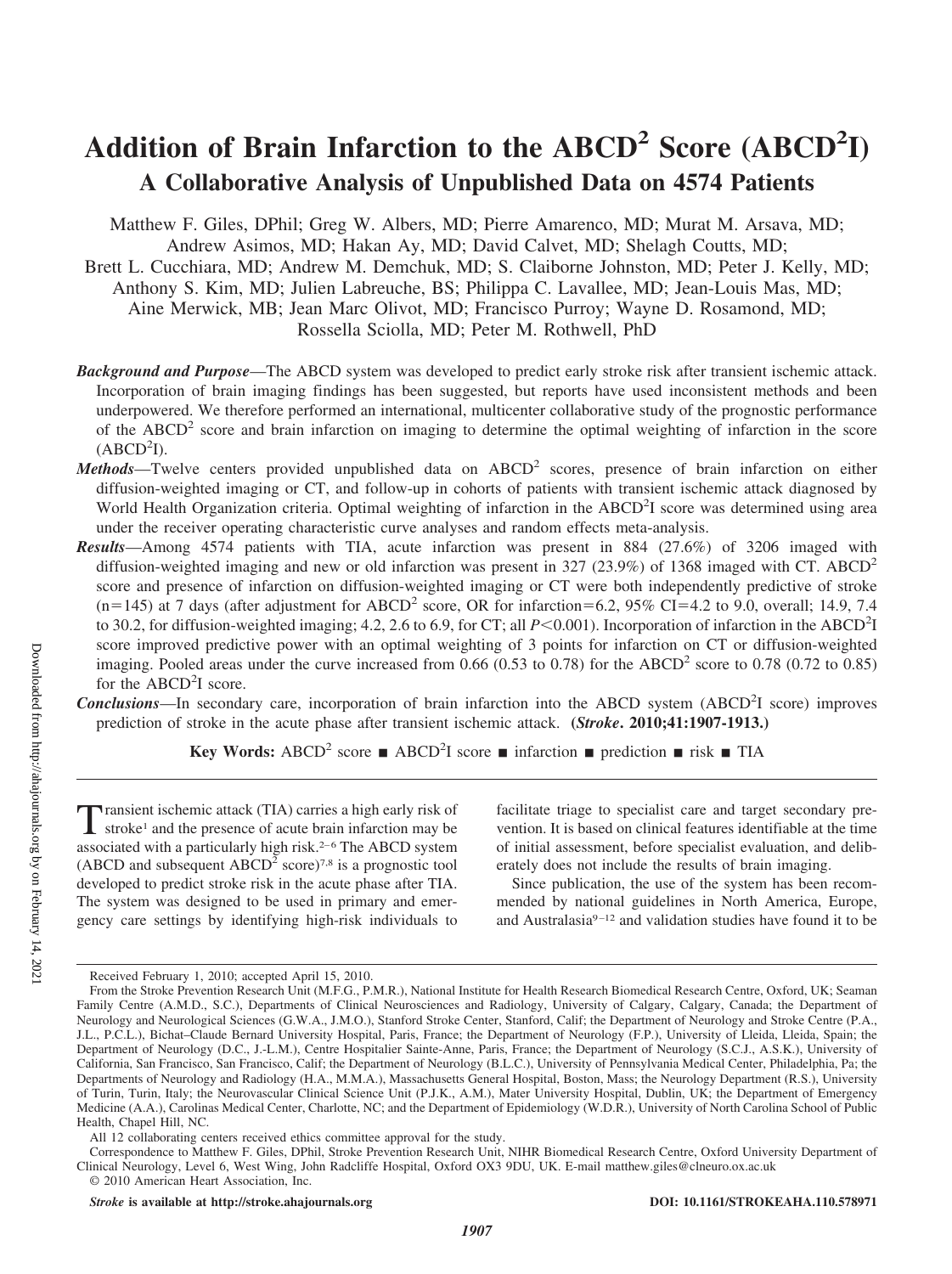| Study                   | <b>Study Period</b> | Country    | <b>Study Setting</b> | Diagnosis by | <b>Imaging Modality</b> | Imaging Adjudication              | Delay to Evaluation               |
|-------------------------|---------------------|------------|----------------------|--------------|-------------------------|-----------------------------------|-----------------------------------|
| California <sup>4</sup> | 1997-1998           | <b>USA</b> | ED                   | ED physician | <b>CT</b>               | Abstracted from radiology reports | $<$ 2 days                        |
| OXVASC7                 | 2002-2004           | UK         | Population-based     | Neurologist  | <b>CT</b>               | Single study neuroradiologist     | Median 1 day ( $QR$ $Q-2$ )       |
| Cucchiara <sup>19</sup> | 2002-2007           | <b>USA</b> | Neurovascular unit   | Neurologist  | DWI and CT              | Study neuroradiologist            | $<$ 2 days                        |
| Lavallee <sup>20</sup>  | 2003-2007           | France     | Neurovascular unit   | Neurologist  | DWI and CT              | Study neuroradiologist            | Median 1 day ( $ QR O - 5\rangle$ |
| SINPAC <sup>5</sup>     | 2006                | Italy      | ED                   | Neurologist  | <b>CT</b>               | Abstracted from radiology reports | $<$ 24 hours                      |
| Calgary <sup>5</sup>    | 2003-2006           | Canada     | ED                   | Neurologist  | <b>DWI</b>              | Single study neuroradiologist     | $<$ 12 hours                      |
| Calvet <sup>2</sup>     | 2003-2007           | France     | Neurovascular unit   | Neurologist  | <b>DWI</b>              | Single study neuroradiologist     | Median 11 hours (IQR 5-23)        |
| Ay <sup>6</sup>         | 2000-2006           | <b>USA</b> | Neurovascular unit   | Neurologist  | <b>DWI</b>              | Single study neuroradiologist     | $<$ 24 hours                      |
| Purroy <sup>21</sup>    | 2006-2008           | Spain      | ED                   | Neurologist  | <b>DWI</b>              | Study neurologist                 | Median 1 day                      |
| Stanford <sup>22</sup>  | 2001-2005           | <b>USA</b> | Neurovascular unit   | Neurologist  | <b>DWI</b>              | Study neurologist                 | $<$ 2 days                        |
| NDSS <sup>23</sup>      | 2005-2007           | Ireland    | Population-based     | Neurologist  | DWI and CT              | Study neuroradiologist            | Median 1 day                      |
| Asimos <sup>24</sup>    | 2005-2008           | <b>USA</b> | ED                   | ED physician | DWI and CT              | Abstracted from radiology reports | $<$ 24 hours                      |

**Table 1. Summary of Study Methodology**

OXVASC indicates Oxford Vascular Study; SINPAC, Società Inter-regionale Piemonte-Aosta Cerebrovasculopatie; NDSS, North Dublin Stroke Study; IQR, interquartile range.

predictive in a large number patients with TIA diagnosed according to World Health Organization, time-based criteria13,14 recruited from a range of clinical settings.15

Although developed for use in cohorts of patients before investigation, the possibility has been raised that prognostication might be improved after evaluation in secondary care by the incorporation of information from investigations, particularly the presence of brain infarction on imaging.3,6 However, patients with high  $ABCD<sup>2</sup>$  scores are more likely to have brain infarction on diffusion-weighted imaging (DWI)<sup>16</sup> and so the additional predictive value of a composite score is uncertain. Studies published thus far have been too small to address this issue reliably, far too small to determine appropriate weighting for any imaging features, and meta-analysis of published data is undermined by inconsistent definitions of abnormality on imaging.

We therefore performed an appropriately powered international, multicenter collaborative study to determine the extent to which the predictive value of the  $ABCD<sup>2</sup>$  score is improved by incorporation of brain infarction on imaging and the optimal weighting of infarction in the score (ABCD<sup>2</sup>I score).

#### **Methods**

This is a multicenter collaborative study. Independent research centers that collected sufficiently detailed information on prognosis,  $ABCD<sup>2</sup>$  score, and brain infarction in cohorts of patients with TIA were identified from a systematic review<sup>15</sup> and were invited to submit unpublished data. Patients were eligible if they had a diagnosis of TIA made according to the World Health Organization, time-based definition,13,14 brain imaging by either MRI or CT, and follow-up to at least 7 days. Those with stroke according to the World Health Organization criteria<sup>13,14</sup> or alternative, nonneurovascular diagnoses were excluded.

We also searched for other studies of the ABCD system, stroke risk, and brain imaging in TIA not included in the systematic review.15 PubMed, Ovid Medline, and EMBASE (2000 to July 2009) were searched by use of both the medical subject heading terms and text words: [transient isch(a)emic attack OR TIA OR amaurosis fugax] AND [prognosis OR outcome OR predict OR risk OR ABCD OR ABCD<sup>2</sup>] AND [brain infarction OR brain ischa(e)mia]. The final search was done on July 11, 2009. We also hand-searched relevant reference lists, the contents pages of the 3 journals in which most eligible studies were published, and abstract booklets of recent international stroke conferences. Abstracts of all relevant articles were reviewed and, where appropriate, full texts were read.

The following data were requested from authors or extracted from reports: (1) study method— country, dates, clinical setting, methods of ascertainment, inception diagnosis and by whom it was made, delay to evaluation, methods of follow-up, and adjudication of outcomes; (2) brain imaging—modality and adjudication of the presence of brain infarction; (3) application of  $ABCD^2$  scores method of extraction of data and calculation of score; and (4) results—numbers of subjects and outcomes stratified by ABCD2 score and presence or absence of brain infarction as defined subsequently.

To investigate the incorporation of brain infarction into the ABCD system, an infarction component was derived as follows: (1) on DWI, any acute infarction, irrespective of whether it was appropriate to the presenting symptoms; and (2) on CT imaging, any infarction (given the unreliability of distinction between acute and old infarction).

To assess the optimal weighting of infarction for incorporation into the ABCD system to yield maximal discrimination, the infarction component was allocated an "I score" of increasing integer value in separate analyses. Patients without infarction on brain imaging were allocated an I score of zero. For each cohort, the clinical component (ABCD<sup>2</sup> score, total 0 to 7) and infarction component (I score of 0 to x, depending on weighting) were then added to calculate a unified ABCD<sup>2</sup>I score. The discriminatory power of the  $ABCD<sup>2</sup>$  and differently weighted  $ABCD<sup>2</sup>I$  scores were then calculated for each cohort separately. Random-effects meta-analysis was used to calculate pooled estimates.

# **Statistical Analysis**

For each study, the percentage risk of stroke and the corresponding sensitivity and specificity were calculated for all reported cut points of the scores over the time interval(s) reported. Discriminatory power was calculated from the area under the receiver operator characteristic curve (AUC) with 95% CIs using standard methods. Ideal discrimination produces an AUC of 1.0, whereas discrimination that is no better than chance produces an AUC of 0.5. Pooled AUCs were obtained by random-effects meta-analysis.17,18 Statistical analyses were done with SPSS Version 15.0 (SPSS Inc, Chicago, Ill).

#### **Results**

The systematic review of the ABCD system<sup>15</sup> included 20 studies, of which 12 studies had sufficiently detailed clinical and imaging data to calculate  $ABCD<sup>2</sup>$  scores and characterize brain infarction.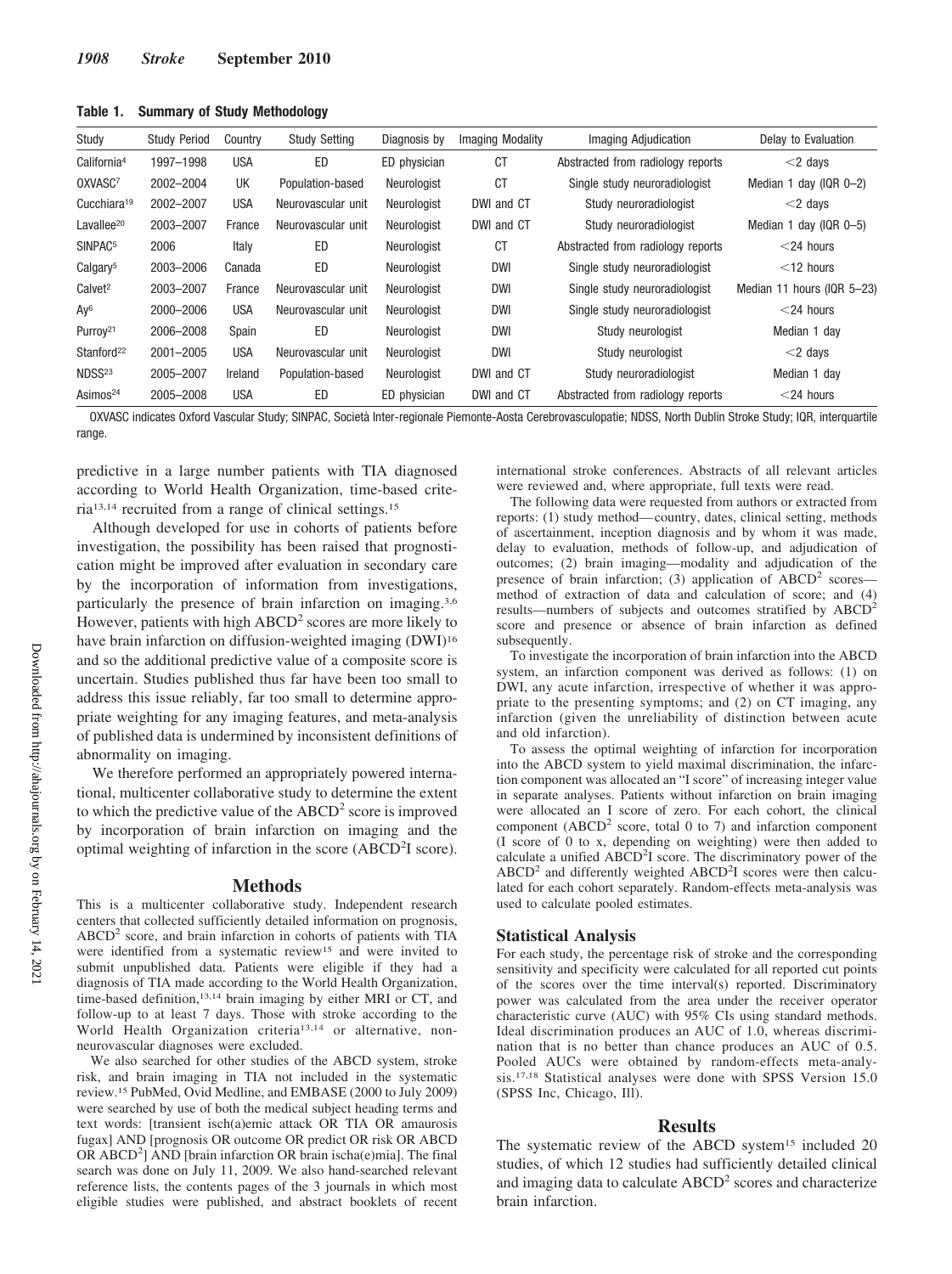| Study                   | Imaging Modality | No.             | <b>Infarction</b> | Strokes 7 Days | Strokes 90 Days |
|-------------------------|------------------|-----------------|-------------------|----------------|-----------------|
| California <sup>4</sup> | CT               | 322             | 80                | 19             | 35              |
| OXVASC7                 | СT               | 227             | 79                | 28             | 45              |
| Cucchiara <sup>19</sup> | DWI and CT       | DWI 96; CT 71   | DWI 22; CT 30     | 4              | 5               |
| Lavallee <sup>20</sup>  | DWI and CT       | DWI 880; CT 204 | DWI 134; CT 33    | 5              | 17              |
| SINPAC <sup>5</sup>     | CT               | 274             | 53                | 10             | $15*$           |
| Calgary <sup>5</sup>    | <b>DWI</b>       | 111             | 41                | 4              | 6               |
| Calvet <sup>2</sup>     | <b>DWI</b>       | 339             | 136               | 5              | 10              |
| Ay <sup>6</sup>         | <b>DWI</b>       | 586             | 200               | 28             | N/A             |
| Purroy <sup>21</sup>    | <b>DWI</b>       | 204             | 95                | 3              | 9               |
| Stanford <sup>22</sup>  | <b>DWI</b>       | 99              | 15                |                | 1 <sup>†</sup>  |
| NDSS <sup>23</sup>      | DWI and CT       | DWI 125; CT 88  | DWI 30; CT 37     | 2              | 10              |
| Asimos <sup>24</sup>    | DWI and CT       | DWI 766; CT 182 | DWI 211; CT 15    | 36             | 38              |

**Table 2. Total Numbers of Participants and Numbers With Infarction on Brain Scanning and Stroke Outcomes at 7 and 90 Days**

\*Follow-up available only to 30 days.

†Follow-up to 90 days available in 85.

OXVASC indicates Oxford Vascular Study; SINPAC, Società Inter-regionale Piemonte-Aosta Cerebrovasculopatie; NDSS, North Dublin Stroke Study; N/A, not available.

The additional search of electronic databases yielded 2297 publications. After screening, 156 reports were identified for full-text review. Five further reports were identified by searching relevant reference lists and abstract books from recent conferences. No further studies were identified by hand searches of the 3 journals from which most eligible studies were identified electronically (*Lancet, Stroke, Cerebrovascular Diseases*). All publications were in English. The literature search identified all 12 studies already included in the systematic review but found no other relevant reports.

Twelve independent studies were therefore included in the collaboration.<sup>2-7,19-24</sup> Authors from all centers provided unpublished data. Study methods are summarized in Table 1. All studies included patients with World Health Organization-defined TIA who received brain imaging and excluded those with stroke and non-cerebrovascular diagnoses. Two studies were population-based,7,23 recruiting consecutive patients from predefined populations, 5 were from emergency departments  $(EDs)$ ,<sup>3-5,21,24</sup> and 5 were from specialist neurovascular units.2,6,19,20,22 In 10, the diagnosis of

| Table 3. AUCs for Prediction of the Presence of Infarction by the ABCD <sup>2</sup> Score and Prediction of 7-day |  |  |  |
|-------------------------------------------------------------------------------------------------------------------|--|--|--|
| and 90-day Stroke Risks by the Presence of Infarction                                                             |  |  |  |

| Cohort                      | Imaging    | $ABCD2$ Score<br><b>Versus Infarction</b> | <b>Infarction Versus</b><br>7-Day Stroke Risk | <b>Infarction Versus</b><br>90-Day Stroke Risk |
|-----------------------------|------------|-------------------------------------------|-----------------------------------------------|------------------------------------------------|
| California <sup>4</sup>     | <b>CT</b>  | $0.58(0.51 - 0.65)$                       | $0.59(0.45 - 0.73)$                           | $0.6(0.50 - 0.70)$                             |
| OXVASC7                     | <b>CT</b>  | $0.61(0.53 - 0.68)$                       | $0.61(0.49 - 0.72)$                           | $0.67(0.58 - 0.76)$                            |
| Cucchiara DWI <sup>19</sup> | <b>DWI</b> | $0.51(0.37 - 0.65)$                       | $0.89(0.75 - 1.00)$                           | $0.89(0.75 - 1.00)$                            |
| Cucchiara CT <sup>19</sup>  | <b>CT</b>  | $0.64(0.51 - 0.77)$                       | $0.63(0.31 - 0.95)$                           | $0.67(0.41 - 0.93)$                            |
| Lavallee DWI <sup>20</sup>  | <b>DWI</b> | $0.67(0.60 - 0.70)$                       | $0.42(0.00 - 0.90)$                           | $0.56(0.38 - 0.074)$                           |
| Lavallee CT <sup>20</sup>   | <b>CT</b>  | $0.53(0.42 - 0.64)$                       | $0.80(0.55 - 1.00)$                           | $0.67(0.43 - 0.92)$                            |
| SINPAC <sup>3*</sup>        | <b>CT</b>  | $0.56$ (0.48-0.65)*                       | $0.66(0.47 - 0.85)$                           | $0.61(0.45 - 0.77)$                            |
| Calgary <sup>5</sup>        | <b>DWI</b> | $0.62(0.51 - 0.72)$                       | $0.83(0.71 - 0.94)$                           | $0.75(0.56 - 0.93)$                            |
| Calvet <sup>2</sup>         | <b>DWI</b> | $0.61(0.55 - 0.67)$                       | $0.80(0.70 - 0.91)$                           | $0.76(0.63 - 0.88)$                            |
| Ay <sup>6</sup>             | <b>DWI</b> | $0.58(0.53 - 0.63)$                       | $0.75(0.67 - 0.84)$                           | N/A                                            |
| Purroy <sup>21</sup>        | <b>DWI</b> | $0.58(0.5 - 0.66)$                        | $0.77(0.61 - 0.93)$                           | $0.61(0.42 - 0.79)$                            |
| Stanford <sup>22</sup>      | <b>DWI</b> | $0.86(0.77-0.96)$                         | $0.93(0.83 - 1.00)$                           | $0.92(0.81 - 1.00)$                            |
| NDSS DWI <sup>23</sup>      | <b>DWI</b> | $0.60(0.49 - 0.71)$                       | $0.38(0.06 - 0.81)$                           | $0.51(0.21 - 0.80)$                            |
| NDSS CT <sup>23</sup>       | <b>CT</b>  | $0.44(0.32 - 0.57)$                       | $0.79(0.55 - 1.04)$                           | $0.72(0.53 - 0.91)$                            |
| Asimos DWI <sup>24</sup>    | <b>DWI</b> | $0.61(0.56 - 0.65)$                       | $0.84(0.78 - 0.90)$                           | $0.83(0.76 - 0.89)$                            |
| Asimos CT <sup>24</sup>     | <b>CT</b>  | $0.63(0.50 - 0.76)$                       | $0.98(0.96 - 1.00)$                           | $0.98(0.96 - 0.99)$                            |

\*ABCD score substituted for ABCD<sup>2</sup> score.

†Outcomes available to 30 days only.

OXVASC indicates Oxford Vascular Study; SINPAC, Società Inter-regionale Piemonte-Aosta Cerebrovasculopatie; NDSS, North Dublin Stroke Study; N/A, not available.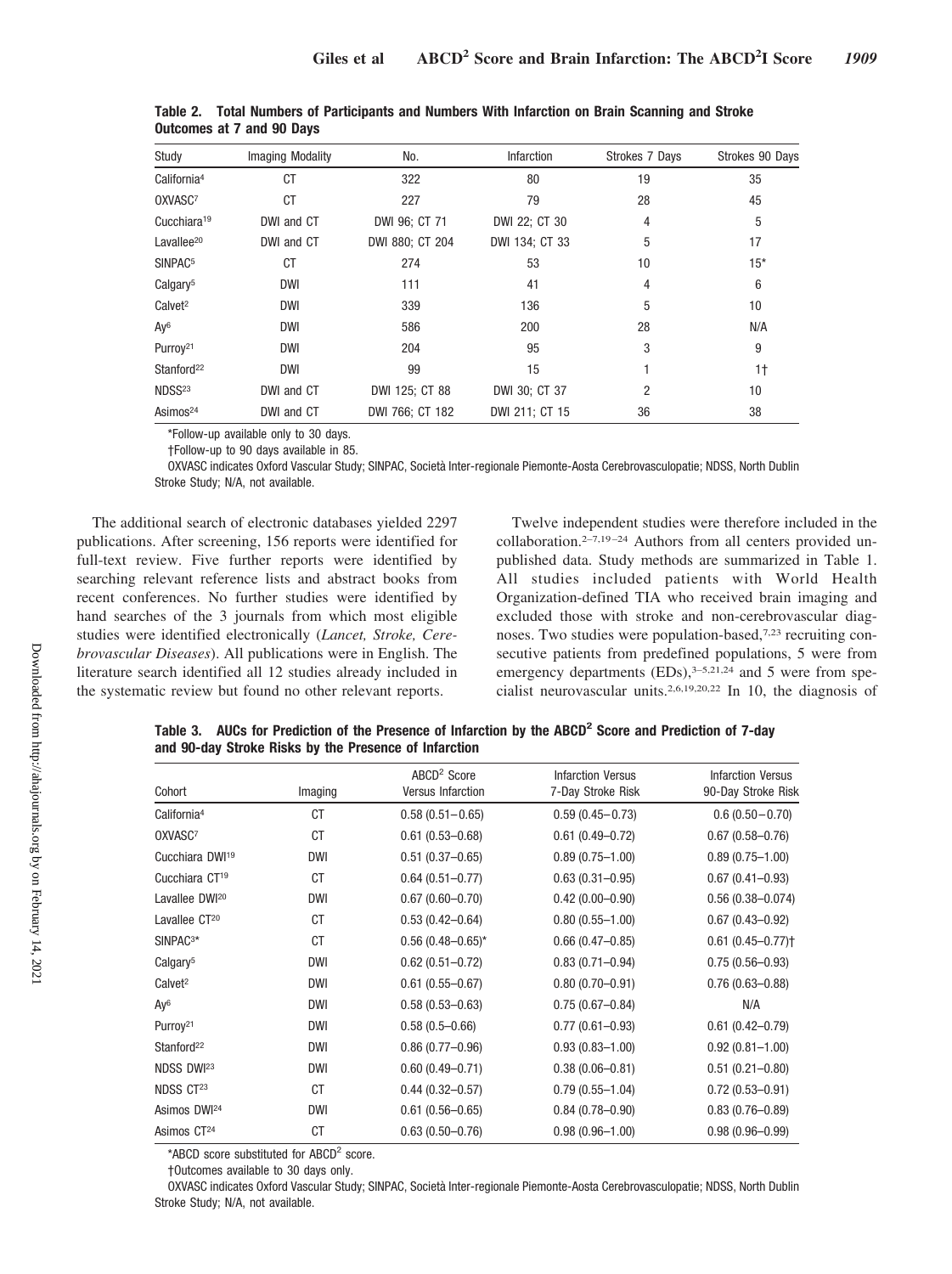|                             |            |                     | ABCD <sup>2</sup> I | No. of Points Allocated to I Score |                     |  |  |
|-----------------------------|------------|---------------------|---------------------|------------------------------------|---------------------|--|--|
| Cohort                      | Imaging    | ABCD <sup>2</sup>   | 1                   | $\overline{2}$                     | 3                   |  |  |
| California <sup>4</sup>     | <b>CT</b>  | $0.64(0.55 - 0.73)$ | $0.67(0.57 - 0.77)$ | $0.67(0.56 - 0.78)$                | $0.67(0.55 - 0.78)$ |  |  |
| OXVASC7                     | СT         | $0.78(0.69 - 0.86)$ | $0.79(0.71 - 0.87)$ | $0.77(0.69 - 0.86)$                | $0.76(0.68 - 0.84)$ |  |  |
| Cucchiara DWI <sup>19</sup> | <b>DWI</b> | $0.99(0.97 - 1.00)$ | $1.00(1.00 - 1.00)$ | $1.00(1.00 - 1.00)$                | $1.00(1.00 - 1.00)$ |  |  |
| Cucchiara CT <sup>19</sup>  | <b>CT</b>  | $0.62(0.24 - 0.99)$ | $0.64(0.23 - 1.00)$ | $0.65(0.23 - 1.00)$                | $0.65(0.22 - 1.00)$ |  |  |
| Lavallee DWI <sup>20</sup>  | <b>DWI</b> | $0.49(0.36 - 0.63)$ | $0.47(0.33 - 0.59)$ | $0.45(0.33 - 0.57)$                | $0.45(0.33 - 0.56)$ |  |  |
| Lavallee CT <sup>20</sup>   | СT         | $0.77(0.58 - 0.95)$ | $0.85(0.72 - 0.98)$ | $0.89(0.80 - 0.99)$                | $0.91(0.82 - 1.00)$ |  |  |
| SINPAC <sup>3*</sup>        | СT         | $0.75(0.63 - 0.88)$ | $0.78(0.64 - 0.92)$ | $0.77(0.62 - 0.92)$                | $0.76(0.61 - 0.92)$ |  |  |
| Calgary <sup>5</sup>        | <b>DWI</b> | $0.75(0.56 - 0.94)$ | $0.85(0.72 - 0.98)$ | $0.89(0.80 - 0.99)$                | $0.90(0.81 - 0.98)$ |  |  |
| Calvet <sup>2</sup>         | <b>DWI</b> | $0.80(0.62 - 0.98)$ | $0.87(0.75 - 0.99)$ | $0.9(0.81 - 0.99)$                 | $0.90(0.82 - 0.98)$ |  |  |
| Ay <sup>6</sup>             | <b>DWI</b> | $0.65(0.56 - 0.74)$ | $0.73(0.64 - 0.81)$ | $0.77(0.69 - 0.85)$                | $0.79(0.71 - 0.86)$ |  |  |
| Purroy <sup>21</sup>        | <b>DWI</b> | $0.51(0.21 - 0.80)$ | $0.62(0.34 - 0.91)$ | $0.70(0.49 - 0.92)$                | $0.74(0.58 - 0.9)$  |  |  |
| Stanford <sup>22</sup>      | <b>DWI</b> | $0.62(0.43 - 0.82)$ | $0.81(0.71 - 0.91)$ | $0.86(0.79 - 0.93)$                | $0.87(0.80 - 0.94)$ |  |  |
| NDSS DWI <sup>23</sup>      | <b>DWI</b> | $0.48(0.32 - 0.64)$ | $0.44(0.27 - 0.60)$ | $0.40(0.26 - 0.55)$                | $0.40(0.26 - 0.53)$ |  |  |
| NDSS CT23                   | <b>CT</b>  | $0.24(0.11 - 0.36)$ | $0.31(0.17 - 0.45)$ | $0.45(0.26 - 0.64)$                | $0.60(0.44 - 0.75)$ |  |  |
| Asimos DWI <sup>24</sup>    | <b>DWI</b> | $0.69(0.61 - 0.77)$ | $0.81(0.75 - 0.87)$ | $0.86(0.82 - 0.91)$                | $0.88(0.84 - 0.92)$ |  |  |
| Asimos CT <sup>24</sup>     | СT         | $0.68(0.54 - 0.83)$ | $0.86(0.76 - 0.95)$ | $0.95(0.91 - 1.00)$                | $0.98(0.96 - 1.00)$ |  |  |
| Pooled                      | All        | $0.66(0.53 - 0.78)$ | $0.73(0.63 - 0.83)$ | $0.77(0.69 - 0.84)$                | $0.78(0.72 - 0.85)$ |  |  |
|                             | <b>DWI</b> | $0.67(0.51 - 0.84)$ | $0.74(0.61 - 0.87)$ | $0.77(0.66 - 0.88)$                | $0.78(0.68 - 0.88)$ |  |  |
|                             | <b>CT</b>  | $0.64(0.49 - 0.79)$ | $0.71(0.57 - 0.84)$ | $0.76(0.63 - 0.88)$                | $0.78(0.64 - 0.91)$ |  |  |

|  | Table 4. AUCs for Prediction of Stroke at 7 Days Calculated for ABCD <sup>2</sup> and ABCD <sup>2</sup> l (Allocating 1 to 3 |  |  |  |  |  |
|--|------------------------------------------------------------------------------------------------------------------------------|--|--|--|--|--|
|  | Points for Infarction) Scores for Individual Cohorts and Pooled AUCs Across Cohorts Using Either DWI or CT                   |  |  |  |  |  |

\*ABCD score substituted for ABCD<sup>2</sup> score.

OXVASC indicates Oxford Vascular Study; SINPAC, Società Inter-regionale Piemonte-Aosta Cerebrovasculopatie; NDSS, North Dublin Stroke Study.

TIA was made by a stroke physician or neurologist, whereas in 2,4,24 the diagnosis was made by an ED physician. Nine studies excluded patients who presented after prespecified intervals after symptom onset.<sup>2-6,19,21,22,24</sup> Five studies used DWI only,<sup>2,5,6,21,22</sup> 3 studies used CT imaging only,<sup>3,4,7</sup> and 4 used a combination of the 2 modalities.19,20,23,24 These latter 4 studies19,20,23,24 each contributed 2 cohorts, 1 imaged with DWI and the other with CT; to avoid double-counting of patients, only DWI results were counted in patients who had been imaged with both DWI and CT. Sixteen cohorts in total were therefore included from the 12 studies; 9 were DWIimaged and 7 were CT-imaged. CT tended to be used in the ED and population-based studies and DWI was used in neurovascular unit studies. ABCD<sup>2</sup> scores were recorded in 15 of the cohorts but 1 recorded only the ABCD score, values of which were substituted for the ABCD<sup>2</sup> score.<sup>3</sup> All outcome stroke events were based on patient evaluation, review of clinical notes, and brain imaging.

Table 2 summarizes rates of infarction and stroke outcomes for each cohort. The  $ABCD<sup>2</sup>$  score was used in 3206 patients imaged with DWI from 9 cohorts.<sup>2,5,6,19-24</sup> Acute infarction was present in 884 (27.6%). Follow-up was complete to 7 days, when 72 patients had a stroke; 2606 patients were followed up to 90 days when a further 72 had a stroke. ABCD or  $ABCD<sup>2</sup>$  scores were used in 1368 patients imaged with CT from 7 cohorts.<sup>3,4,7,19,20,23,24</sup> Acute or old infarction was present in 327 (23.9%). Seventy-three of 1368 CTimaged patients had a stroke within 7 days of TIA; 1094 were

followed up to 90 days when 104 patients had a stroke. For patients imaged with DWI, the rate of stroke at 7 days was 63 of 884 (7.1%, 5.5 to 9.1) for those with infarction compared with 9 of 2322 (0.4%, 0.2 to 0.7) without. Corresponding stroke rates for those imaged with CT were 42 of 327 (12.8%, 9.3 to 17.4) for those with acute or old infarction compared with 31 of 1041 (3.0%, 2.0 to 4.2) for those without.

Table 3 reports the discriminatory power as measured by the AUC of the  $ABCD<sup>2</sup>$  score and the presence of infarction for stroke at 7 and 90 days. The presence of infarction on DWI tended to be a more powerful predictor of stroke than on CT. The pooled AUC for the prediction of the presence of infarction by the  $ABCD<sup>2</sup>$  score was 0.60 (0.57 to 0.64) across all cohorts combined and 0.62 (0.57 to 0.58) and 0.57 (0.53 to 0.61) for cohorts imaged with DWI and CT, respectively (all *P*<0.0001). The OR for stroke at 7 days in the presence of brain infarction was 7.9 (5.4 to 11.4) overall and 19.7 (9.8 to 39.8) for DWI and 4.8 (3.0 to 7.8) for CT (all *P*<0.001). Corresponding OR after adjustment for  $ABCD<sup>2</sup>$  scores were 6.2 (4.2 to 9.0) overall and 14.9 (7.4 to 30.2) for DWI and 4.2  $(2.6 \text{ to } 6.9)$  for CT (all  $P \le 0.001$ ).

For each cohort, those with brain infarction were allocated an integer I score and those without were allocated an I score of zero. Unified scores (ABCD<sup>2</sup>I) were calculated by adding the I score to the  $ABCD<sup>2</sup>$  score, and corresponding discriminatory power for prediction of stroke was determined using receiver operator characteristic analyses. Table 4 gives the AUCs for prediction of stroke at 7 days for individual cohorts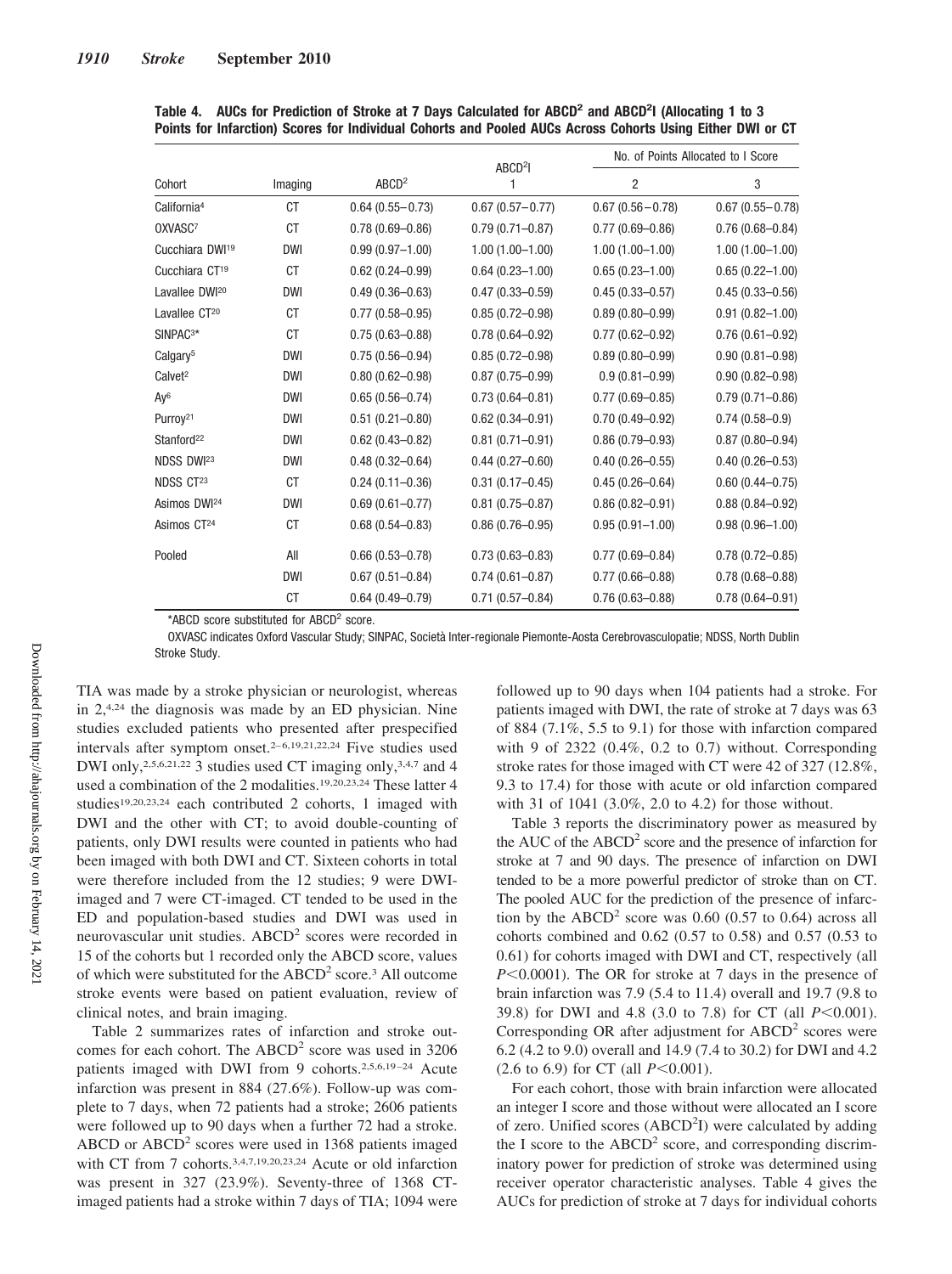|                             |            |                     | ABCD <sup>2</sup> I Score |                     | Points Allocated for I Score |
|-----------------------------|------------|---------------------|---------------------------|---------------------|------------------------------|
| Cohort                      | Imaging    | ABCD <sup>2</sup>   |                           | $\overline{2}$      | 3                            |
| California <sup>4</sup>     | <b>CT</b>  | $0.70(0.62 - 0.78)$ | $0.72(0.64 - 0.80)$       | $0.72(0.64 - 0.80)$ | $0.72(0.63 - 0.80)$          |
| OXVASC7                     | CT         | $0.67(0.58 - 0.76)$ | $0.71(0.63 - 0.8)$        | $0.73(0.65 - 0.81)$ | $0.74(0.66 - 0.82)$          |
| Cucchiara DWI <sup>19</sup> | <b>DWI</b> | $0.99(0.97 - 1.00)$ | $1.0(1.0-1.0)$            | $1.0(1.0-1.0)$      | $1.0(1.0-1.0)$               |
| Cucchiara CT <sup>19</sup>  | СT         | $0.57(0.27 - 0.87)$ | $0.64(0.32 - 0.95)$       | $0.66(0.34 - 0.98)$ | $0.67(0.35 - 0.99)$          |
| Lavallee DWI <sup>20</sup>  | <b>DWI</b> | $0.73(0.63 - 0.84)$ | $0.73(0.62 - 0.85)$       | $0.72(0.61 - 0.84)$ | $0.71(0.60 - 0.83)$          |
| Lavallee CT <sup>20</sup>   | СT         | $0.60(0.36 - 0.84)$ | $0.65(0.39 - 0.91)$       | $0.67(0.41 - 0.94)$ | $0.68(0.41 - 0.95)$          |
| SINPAC <sup>3*</sup>        | СT         | $0.76(0.66 - 0.86)$ | $0.76(0.65 - 0.88)$       | $0.75(0.63 - 0.87)$ | $0.74(0.61 - 0.86)$          |
| Calgary <sup>5</sup>        | <b>DWI</b> | $0.77(0.61 - 0.93)$ | $0.82(0.66 - 0.98)$       | $0.83(0.67-1.0)$    | $0.84(0.67 - 1.00)$          |
| Calvet <sup>2</sup>         | DWI        | $0.75(0.61 - 0.89)$ | $0.81(0.67 - 0.95)$       | $0.83(0.70 - 0.97)$ | $0.84(0.70 - 0.97)$          |
| Ay <sup>6</sup>             | DWI        | N/A                 | N/A                       | N/A                 | N/A                          |
| Purroy <sup>21</sup>        | <b>DWI</b> | $0.56(0.38 - 0.73)$ | $0.61(0.44 - 0.78)$       | $0.63(0.46 - 0.79)$ | $0.63(0.47 - 0.79)$          |
| Stanford <sup>22</sup>      | DWI        | $0.60(0.38 - 0.81)$ | $0.79(0.69 - 0.90)$       | $0.84(0.76 - 0.92)$ | $0.85(0.77-0.93)$            |
| NDSS DWI <sup>23</sup>      | DWI        | $0.36(0.15 - 0.57)$ | $0.38(0.15 - 0.62)$       | $0.40(0.13 - 0.68)$ | $0.41(0.12 - 0.71)$          |
| NDSS CT23                   | <b>CT</b>  | $0.61(0.38 - 0.85)$ | $0.70(0.50 - 0.90)$       | $0.78(0.62 - 0.93)$ | $0.82(0.7-0.93)$             |
| Asimos DWI <sup>24</sup>    | <b>DWI</b> | $0.70(0.62 - 0.78)$ | $0.81(0.74 - 0.87)$       | $0.86(0.81 - 0.91)$ | $0.87(0.83 - 0.92)$          |
| Asimos CT <sup>24</sup>     | CT         | $0.68(0.54 - 0.83)$ | $0.86(0.76 - 0.95)$       | $0.95(0.91 - 1.00)$ | $0.98(0.96 - 1.00)$          |
| Pooled                      | All        | $0.68(0.57 - 0.79)$ | $0.75(0.66 - 0.84)$       | $0.78(0.71 - 0.86)$ | $0.80(0.74 - 0.86)$          |
|                             | <b>DWI</b> | $0.69(0.54 - 0.85)$ | $0.76(0.64 - 0.88)$       | $0.79(0.68 - 0.90)$ | $0.80(0.71 - 0.90)$          |
|                             | <b>CT</b>  | $0.69(0.65 - 0.74)$ | $0.75(0.70 - 0.80)$       | $0.77(0.66 - 0.88)$ | $0.78(0.65 - 0.91)$          |

**Table 5. AUCs for Prediction of Stroke at 90 Days Calculated by ABCD2 and ABCD2 I (Allocating 1 to 3 Points for Infarction) for Individual Cohorts and Pooled AUCs for All Cohorts Using DWI or CT**

\*ABCD score substituted for ABCD<sup>2</sup> score.

OXVASC indicates Oxford Vascular Study; SINPAC, Società Inter-regionale Piemonte-Aosta Cerebrovasculopatie; NDSS, North Dublin Stroke Study; N/A, not available.

and pooled estimates for the ABCD<sup>2</sup> and ABCD<sup>2</sup>I scores with different weightings of the infarction component. Table 5 gives corresponding results for prediction of stroke risk at 90 days. For all cohorts except 2, and in all pooled analyses, the predictive power of the unified  $ABCD^2I$  scores was better than the  $ABCD<sup>2</sup>$  score alone. The greatest improvement in predictive power was observed when the infarction component was weighted more heavily with the allocation of 3 points, making the ABCD<sup>2</sup>I score out of a total of 10. Sensitivity analyses were performed by allocating weightings to the infarction component of  $>3$  points, but these did not yield improvements in predictive performance.

The Figure shows the percentage risk of stroke at 7 days plotted against the cut points of  $ABCD<sup>2</sup>$  and differently weighted ABCD<sup>2</sup>I scores.

## **Discussion**

Our results show that in 4574 patients with TIA from 12 independent centers, diagnosed according to the World Health Organization, time-based definition,<sup>13,14</sup> with 145 stroke outcomes at 7 days, the incorporation of infarction into the ABCD<sup>2</sup> score (ABCD<sup>2</sup>I) improves discriminatory power for prediction of early recurrent stroke. Discrimination, measured by pooled AUCs, is greatest when the infarction component is heavily weighted (3 points) in comparison to other elements of the  $ABCD^2$  score, giving an  $ABCD^2I$  score out of a total of 10 points. Acute infarction on DWI and new or old infarction identified on CT improve discrimination measured by AUC to a similar extent. Our results support the use of a staged approach to risk prediction in patients with TIA, first with clinical data available at initial patient assessment and then with brain imaging data, available after evaluation in specialist care.

Infarction, particularly on DWI, is associated with high early stroke risk after TIA,<sup>2,5,6</sup> and the incorporation of brain infarction into a risk prediction tool is therefore sensible. However, several studies have shown that the presence of brain infarction on DWI is associated with individual elements of the ABCD system.16,25 In a meta-analysis of published and unpublished data from 19 studies, Redgrave and colleagues found that symptom duration over 60 minutes, dysphasia, dysarthria, and motor weakness were all independently associated with the presence of acute infarction on DWI, although diabetes, increasing age, and hypertension were not.16 In a separate analysis of individual patient data in 808 patients with TIA from 9 studies, Shah and colleagues also found motor weakness and longer duration of symptoms to be associated with DWI positivity.25 Corresponding studies of the association between determinants of stroke risk after TIA and findings on CT are lacking. Such associations between the elements of the ABCD system and DWI positivity may be expected to partially confound the predictive value of the unified ABCD<sup>2</sup>I score. However, our results indicate that brain infarction provides additional prognostic information and incorporation of an infarction component into the system is justified.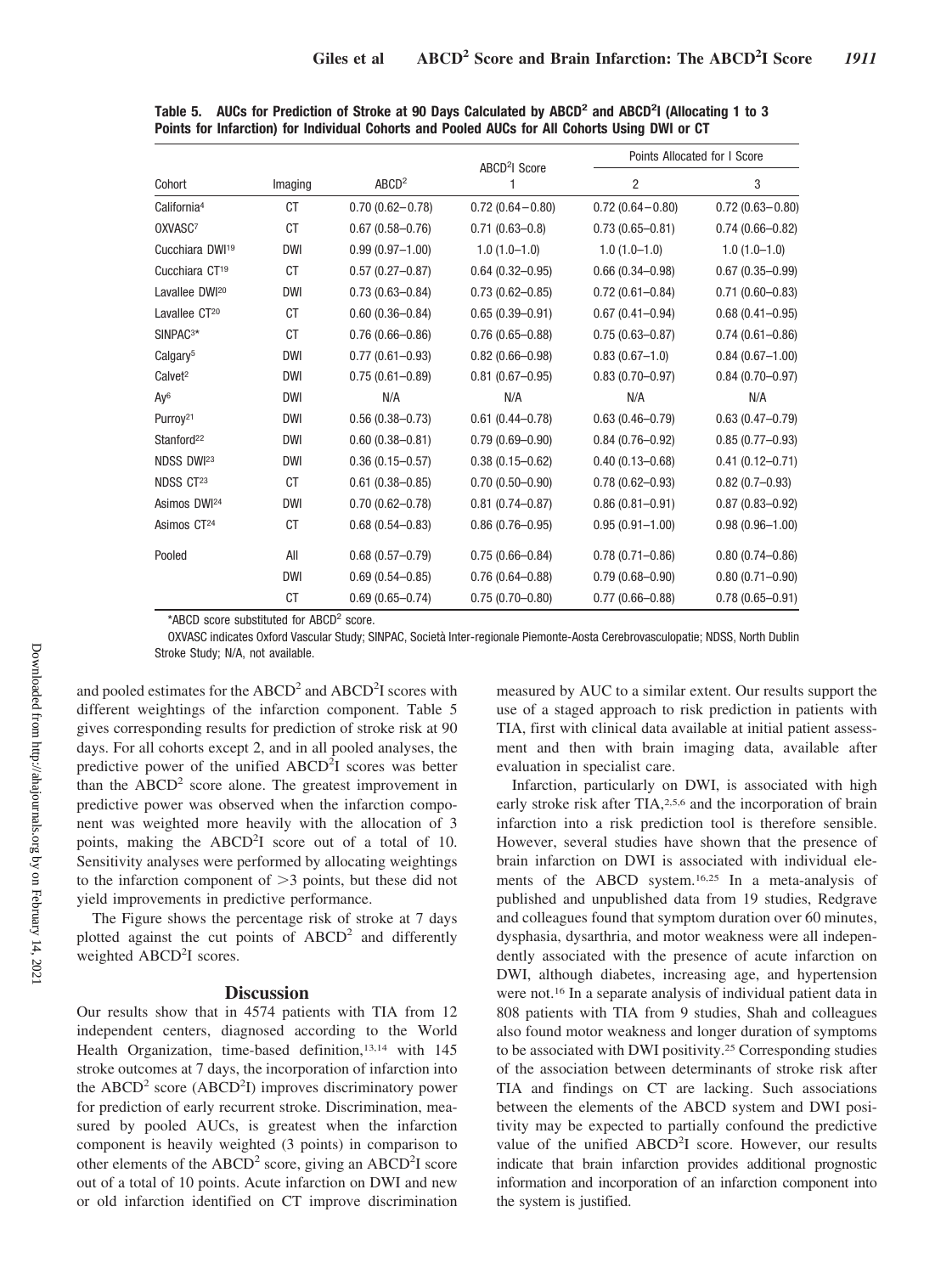

Percentage of total patients (& cumulative percentage of strokes at seven days in brackets) for ABCD<sup>2</sup> score and ABCD<sup>2</sup>I scores allocated 1-3 points

| I score             |                |       |       | Cut point |       |        |        |        |        |        |        |              |
|---------------------|----------------|-------|-------|-----------|-------|--------|--------|--------|--------|--------|--------|--------------|
| Score               | allocation     |       |       |           |       |        |        |        |        |        | 9      | 10           |
| ABCD <sup>2</sup>   |                |       | 4.8   | 11.8      | 18    | 25.5   | 22.1   | 13.7   | 2.3    |        |        |              |
|                     |                | (0.0) | (0.0) | (1.4)     | (6.9) | (24.1) | (61.4) | (96.6) | (100)  |        |        | 0.9<br>(100) |
|                     |                | 1.6   | 4.5   | 10.2      | 16.2  | 22.6   | 21.7   | 15.8   | 6.5    | 0.9    |        |              |
| ABCD <sup>2</sup> I |                | (0.0) | (0.0) | (0.0)     | (3.4) | (13.8) | (32.4) | (71.7) | (96.6) | (100)  |        |              |
| ABCD <sup>2</sup> I | $\overline{2}$ | 1.6   | 4.4   | 9.9       | 14.6  | 20.8   | 18.8   | 15.4   | 8.6    | 5.1    | 0.9    |              |
|                     |                | (0.0) | (0.0) | (0.0)     | (2.1) | (10.3) | (22.1) | (42.8) | (71.7) | (96.6) | (100)  |              |
| ABCD <sup>2</sup> I |                | 1.6   | 4.4   | 9.8       | 14.3  | 19.2   | 17     | 12.5   | 8.2    | 7.2    | 5.1    |              |
|                     | 3              | (0.0) | (0.0) | (0.0)     | (2.1) | (9.0)  | (18.6) | (32.4) | (42.8) | (71.7) | (96.6) |              |

Figure. Graph of 7-day stroke risk (%) plotted against cut points for the ABCD<sup>2</sup> and ABCD<sup>2</sup>I (given different weights for the infarction component) pooled across all cohorts.

Our results show that the prognostic yield of the combination of acute or old infarction on CT is similar to that of acute infarction on DWI. Our study did not identify chronic infarction on MRI, and this may have reduced the yield of MRI, but this would probably have led to the inclusion of nonspecific findings in a large number of cases. In comparison to MRI, CT scanning is quick, inexpensive, and widely available, especially in emergency care settings, and remains the predominant neuroimaging modality available for TIA in many centers. In a countrywide survey of ED attenders with TIA in the United States from the National Hospital Ambulatory Medical Care Survey (NHAMCS) up to 2001, 56% of patients received CT imaging and <5% received MRI, although rates of MRI will have increased subsequently.<sup>26</sup> However, despite its availability, CT has the disadvantages of reduced sensitivity for early infarction and radiation exposure and MRI with DWI remains the imaging modality of choice in TIA.9,10

The use of the  $ABCD<sup>2</sup>$  score for identifying either high- or low-risk groups currently differs between healthcare systems. For instance, in the United Kingdom, guidelines recommend that patients with scores  $>3$  are triaged to urgent assessment within 24 hours,<sup>10</sup> whereas in the United States, some centers use the score to triage patients in the ED between hospital admission and outpatient assessment.9 The Figure summarizes observed stroke risks and percentages of patients for different  $ABCD<sup>2</sup>$  score cut points and demonstrate that low-, intermediate-, and high-risk groups can be identified. Importantly, of the 9 cohorts imaged with DWI, 5 were based in specialist neurovascular units,<sup>2,6,19,20,22</sup> providing urgent and intensive treatment, in which low rates of subsequent stroke are frequently observed, whereas in the 7 cohorts using CT, 53,4,7,23,24 were based in either EDs or population-based studies in which higher rates of subsequent stroke are observed.<sup>1</sup> It is likely that the use of a staged approach to risk stratification will vary between healthcare systems, according to the delays to patients' presentation to emergency and specialist care, relative availability of different imaging modalities, and the preferred setting(s) for specialist assessment.

In addition to its usefulness in routine clinical practice, a unified ABCD<sup>2</sup>I score could also be beneficial in selecting patients for clinical trials in research. The Figure shows that recruiting subjects into a trial with an ABCD<sup>2</sup>I cut point of  $\geq$ 5 would enroll 50% of patients and capture 90% of outcome strokes in contrast to a cut point of 4 for the ABCD2 score, which would capture a similar proportion of outcome strokes but enroll approximately 60% of patients.

Although we believe our findings are valid, our study does have some shortcomings. We have combined results from 12 studies, ascertained over an 11-year period, treated in different healthcare settings in different countries and using different imaging modalities. Rates of outcomes also differed. Although such variation in study methods may jeopardize the validity of a prognostic scoring system, we feel that this approach is justified because it reflects routine clinical practice in which the system is designed to be used. The consistent improvement in predictive power observed with the incorporation of infarction into the ABCD<sup>2</sup>I score supports the generalizability of our findings.

In summary, we have found that incorporation of brain infarction into the  $ABCD^2$  score (ABCD<sup>2</sup>I) improves prediction of stroke in the early phase after TIA defined by World Health Organization, time-based criteria. Our findings support a staged approach to the evaluation of patients with transient neurological symptoms caused by brain ischemia in